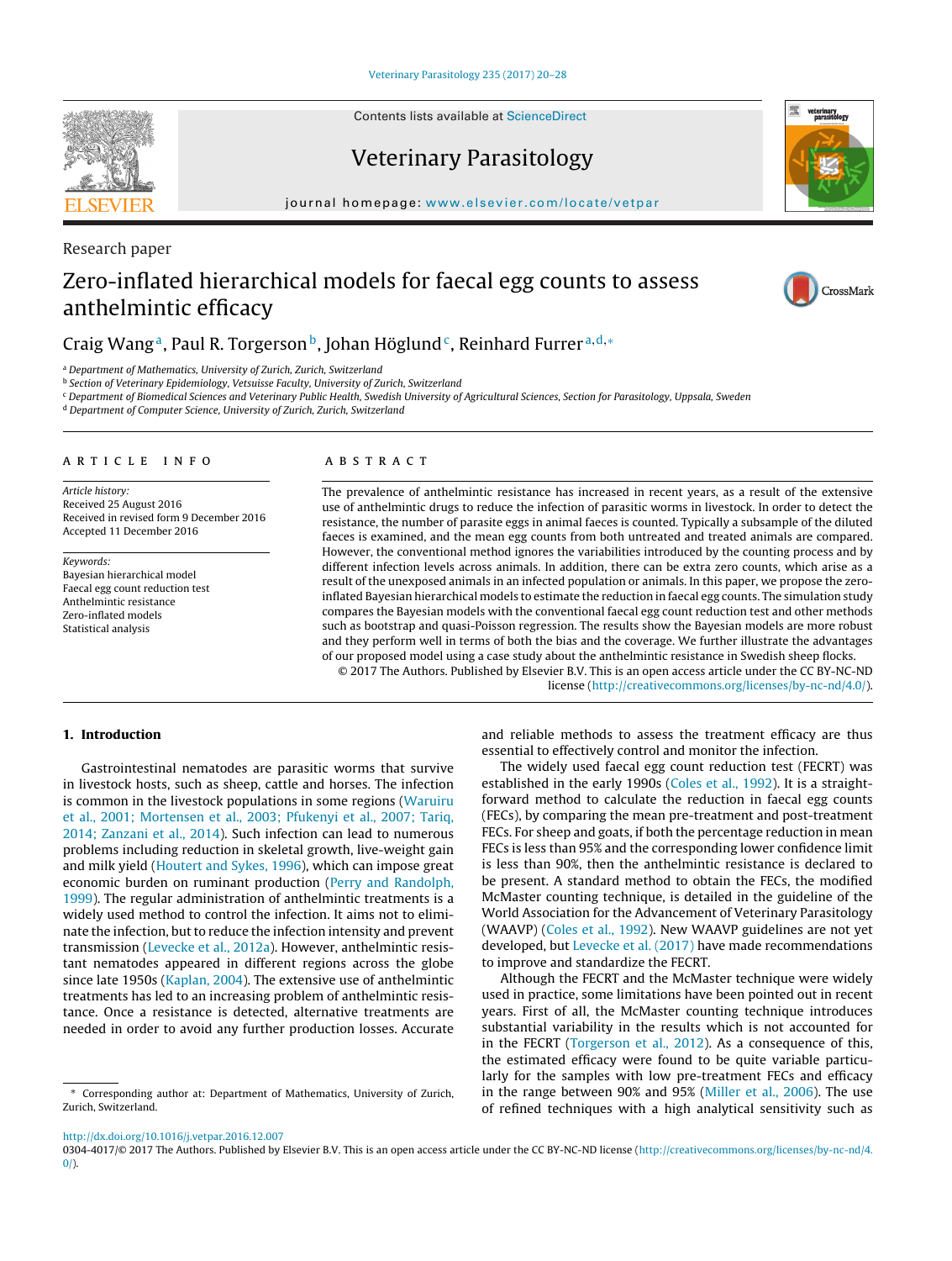FLOTAC ([Giuseppe](#page--1-0) et [al.,](#page--1-0) [2010\)](#page--1-0) and Cornell-Wisconsin [\(Egwang](#page--1-0) [and](#page--1-0) [Slocombe,](#page--1-0) [1982\)](#page--1-0) can reduce but not eliminate the variability ([Torgerson](#page--1-0) et [al.,](#page--1-0) [2012;](#page--1-0) [Levecke](#page--1-0) et [al.,](#page--1-0) [2012b\).](#page--1-0) Secondly, the distribution of egg counts is typically aggregated or overdispersed within the host population ([Grenfell](#page--1-0) et [al.,](#page--1-0) [1995\).](#page--1-0) [Levecke](#page--1-0) et [al.](#page--1-0) [\(2012a\)](#page--1-0) evaluated the FECRT under different scenarios, highlighted that test results should be interpreted with caution when the sample size is small and the aggregation level is high. There were several attempts to propose more elaborate statistical models in the past years. [Torgerson](#page--1-0) et [al.](#page--1-0) [\(2005\)](#page--1-0) assumed a negative binomial distribution for the counts, and used parametric bootstrap to calculate the confidence interval (CI) of the FECs reduction. More recently, methods have emerged that formulate the problem in a Bayesian framework. [Denwood](#page--1-0) et [al.](#page--1-0) [\(2010\)](#page--1-0) considered a Poissongamma distribution for the counts, with the post-treatment mean linked to the pre-treatment mean via a scale factor. The inference is then done using Markov chain Monte Carlo (MCMC). [Dobson](#page--1-0) et [al.](#page--1-0) [\(2012\)](#page--1-0) proposed a novel way to determine the confidence limits of the FECs reduction using Jeffrey intervals, which is derived from Bayesian procedures using a non-informative prior, however it requires high counts and high analytical sensitivity. [Paul](#page--1-0) et [al.](#page--1-0) [\(2014\)](#page--1-0) proposed a hierarchical model that uses binomial distribution to capture the counting variability, and a Poisson-gamma distribution to model the overdispersion. The posterior median for the reduction and its 95% highest posterior density (HPD) interval is used for its point and interval estimate respectively. An easyto-use web interface was implemented and made available online ([Torgerson](#page--1-0) et [al.,](#page--1-0) [2014\).](#page--1-0) However the models themselves were not published and well-documented. [Levecke](#page--1-0) et [al.](#page--1-0) [\(2015\)](#page--1-0) proposed another Bayesian model with a slightly different formulation. It used a Poisson distribution to capture the variability in the counting process and a negative binomial distribution to capture the overdispersion. The Bayesian models do not only provide credible intervals on the reduction, but also generate posterior distributions for each of the model parameters, hence offering a probabilistic view on the efficacy rather than a yes or no answer. To the best of our knowledge, a common assumption made by those recent Bayesian models is that all animals in an infected population are exposed. However, [Denwood](#page--1-0) et [al.](#page--1-0) [\(2008\)](#page--1-0) showed the underlying distribution of the nematodes FECs can be zero-inflated negative binomial (ZINB). The zero-inflation component can arise as a result of the unexposed livestock in an infected population. Models with zero inflation have already been used in the context of disease mapping [\(Vounatsou](#page--1-0) et [al.,](#page--1-0) [2009;](#page--1-0) [Soares](#page--1-0) [Magalhães](#page--1-0) et [al.,](#page--1-0) [2011\).](#page--1-0)

In this paper, we propose zero-inflated Bayesian hierarchical models to estimate the reduction in FECs. We build on the models in [Paul](#page--1-0) et [al.](#page--1-0) [\(2014\)](#page--1-0) and explicitly formulate the model structures. The models account for the extra variabilities that arise from both the sampling process and the between-animal variations. In addition, the models allow for extra zero counts by introducing the zero-inflation components. Overall, the models are more flexible and are suitable for a wide range of scenarios. The rest of this paper is organized as follows. Section 2 briefly reviews the conventional FECRT and efforts made to modify it. Section 3 introduces the zero-inflated Bayesian hierarchical models. Section [4](#page--1-0) conducts a simulation study, where the bias and coverage of the estimated FECs reduction are compared across different methods. In Section [5,](#page--1-0) a case study is used to illustrate the proposed methods for estimating the reduction in FECs, where anthelmintic resistance was investigated in Swedish sheep flocks. Finally, Section [6](#page--1-0) concludes with a discussion.

#### **2. Faecal egg count reduction test**

The FECRT was suggested in the WAAVP guideline for estimating the reduction in FECs and its corresponding CI [\(Coles](#page--1-0) et [al.,](#page--1-0)

[1992\).](#page--1-0) In order to reduce the counting variability, using groups of at least 10–15 animals was suggested. In addition, the mean pretreatment FECs should be at least 150 epg, otherwise the FECRT can give unreliable results.

Suppose a group of  $n<sub>T</sub>$  animals received anthelmintic treatment and a group of  $n<sub>C</sub>$  animals serves as control. The percentage reduction in FECs can be calculated as:

Percentage reduction = 
$$
100 \times \left(1 - \frac{\bar{x}_T}{\bar{x}_C}\right)
$$
, (1)

where  $\bar{x}_T$  and  $\bar{x}_C$  denote the mean counts of the treatment and the control group. Assuming independence, the estimated asymptotic variance of the log ratio is given by

$$
\hat{\text{Var}}\left(\log\frac{\bar{X}_T}{\bar{X}_C}\right) = \frac{s_T^2}{n_T\bar{x}_T^2} + \frac{s_C^2}{n_C\bar{x}_C^2}.\tag{2}
$$

where  $\bar{X}_T$  and  $\bar{X}_C$  denote the means of random samples,  $s_T^2$  and  $s_C^2$ denote the sample variance of the treatment and the control group counts. The variance can be used to construct an approximate 95% CI of the log ratio using the 97.5% and the 2.5% quantile of a Student's t-distribution with  $n_T$  +  $n_C$  – 2 degrees of freedom. The CI for the log-ratio can be then transformed back to obtain the 95% CI for the estimated reduction. The WAAVP guideline ([Coles](#page--1-0) et [al.,](#page--1-0) [1992\)](#page--1-0) states that for sheep and goats, the resistance is present if (i) the percentage reduction in FECs is less than 95% and (ii) the corresponding lower 95% confidence limit is less than 90%. If only one of these two criteria is met, then resistance is suspected. Different thresholds have been suggested for other livestock.

Over the past years, modified versions of the FECRT have been proposed in the literature. [Wood](#page--1-0) et [al.](#page--1-0) [\(1995\)](#page--1-0) suggested to use the geometric mean in the FECRT instead of arithmetic mean. [Davison](#page--1-0) [and](#page--1-0) [Hinkley](#page--1-0) [\(1997\)](#page--1-0) suggested the 95% CI can also be calculated using nonparametric bootstrap. In the unpaired design, there is one group of animals that receives the treatment and another group is chosen to act as the control group. [McKenna](#page--1-0) [\(1990\)](#page--1-0) suggested that instead of taking samples from two groups of animals, the pre-treatment counts from the treatment group can be used as the baseline, hence eliminated the need of a distinct control group. We refer to this as the paired design. In this case, the FECRT becomes inappropriate since it does not take the paired structure into account in calculating the variance.

#### **3. Bayesian hierarchical models**

There are two designs that can be used for detecting anthelmintic resistance in a livestock population. For each design, we propose a zero-inflated Bayesian hierarchical model to estimate the reduction in FECs.

#### 3.1. The unpaired design

Suppose we have two groups of animals from the same population, a control group with size  $n<sub>C</sub>$  and a treatment group with size  $n<sub>T</sub>$ . A faecal sample from each animal is collected and counted with an analytical sensitivity  $f_i$ , where *i* is the index of each animal in the corresponding group. We assume the counts belong to the same species, more specifically the counts follow a unimodal distribution. For notational simplicity, we assume every sample has the same analytical sensitivity, hence the index in  $f_i$  is dropped for the rest of the paper. The faecal sample is thoroughly mixed after dilution, hence we assume the eggs are homogeneously distributed within each sample. A proportion of the diluted sample  $p = 1/f$  is then counted. Denote the raw number of eggs in the diluted sample of the *i*th control animal as  $Y_i^*C$ , with  $i = 1, 2, ..., n_C$ . Given the true number of eggs per gram of faeces  $Y_i^C$ , the raw count  $Y_i^{C}$  follows a